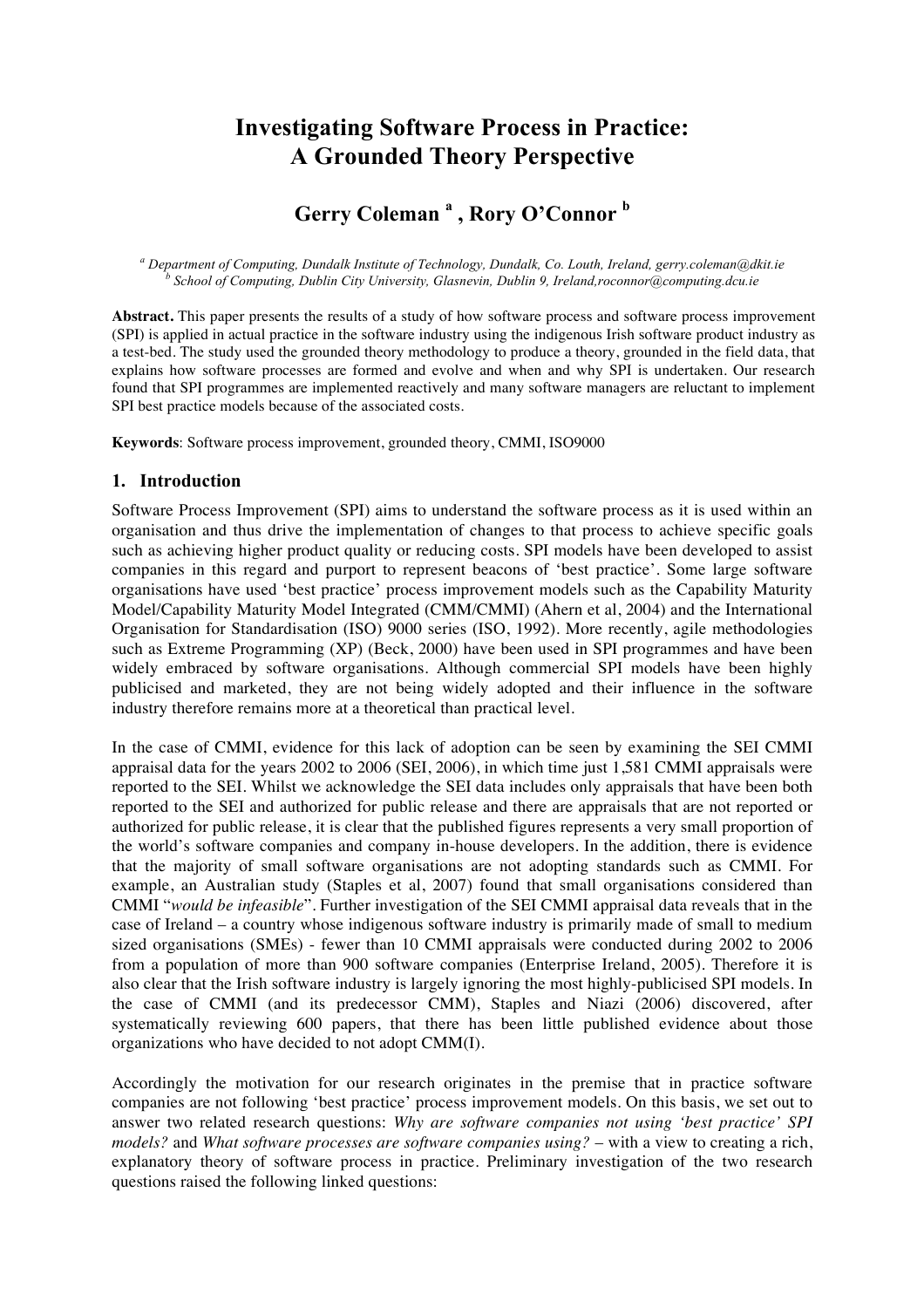- RQ1 *How are software processes initially established in a software company?*
- RQ2 *How do these software processes change?*
- RQ3 *What causes these software processes to change?*
- RQ4 *How do the operational and contextual factors present in organisations influence the content of and adherence to software processes?*

This paper is organized as follows: The remainder of Section 1 describes the context in which this study was undertaken. Section 2 looks at SPI from an industry perspective. Section 3 examines the chosen research methodology and Section 4 describes how the methodology was used in the study. Section 5 looks in detail at the research results and Section 6 contains a discussion on the findings and looks at the implications the findings have for practitioners and researchers. Finally Section 7 presents some concluding remarks and presents a future research agenda.

### *1.1. Study Setting*

To ensure the participation of software development professionals who would be familiar with the considerations involved in using both software process and process improvement models, it was decided to limit the scope to software product companies whose primary business is software development. In addition, given the geographical location of the researchers, it was decided to confine the study to Irish software product companies which has the added advantage of restricting the study to within the same economic and regulatory regime. Furthermore, restricting the study to indigenous Irish software product companies significantly increased the prospects of obtaining the historical information required to understand process foundation and evolution which would not be the case with non-Irish multinationals operating in the country, as their process would likely have been initially developed and used within the parent company prior to being devolved to the Irish subsidiary.

Indigenous Irish software companies have played a key role in the Irish software economy. However, the great majority of indigenous Irish software firms are SMEs. Crone (2002) reports that in 1998 only 1.9% (10 companies), out of a total of 630 indigenous software companies, employed more than 100 people whilst 61% of the total employed 10 or fewer. Of those 630 indigenous software companies, the venture capital group, HotOrigin (2004) estimate there is a total of 417 are indigenous software product companies and classify them according to three stages of development: 'Start-up' (1- 25 employees), 'Build' (26-75 employees), and 'Expansion' (75+ employees). The most recent figures available show that almost three-quarters of indigenous software firms fall into the Start-up category, with about 9% in the Expansion category and the remainder in the Build category. Thus, the indigenous software product sector offers a potentially fruitful area for research enquiry.

## **2. Industry Adoption of Software Process Improvement**

In addition to the plan-driven approaches such as CMMI and ISO 9000, agile methodologies have been used in SPI programmes. Two other ISO standards are directly related to SPI: ISO/IEC 15504 ('SPICE') which is a framework for the assessment of software process and ISO 12207 which aims to be 'the' standard that defines all the tasks required for developing and maintaining software. However, from the commercial SPI perspective, this study was dominated by two particular models CMM(I) and ISO 9000 and the development methodology XP. Accordingly, the following subsections which provide a brief discussion on industrial perspectives of SPI will be restricted to CMM(I), ISO 9000 and XP.

## *2.1. Industry Perspectives on CMM(I)*

Numerous studies including (Humphrey *et al.*, 1991; Herbsleb *et al.,* 1997; Pitterman, 2000), report significant success with using CMM. Because of its relatively recent arrival, fewer organisations have adopted CMMI and there are correspondingly fewer reports in the literature of its application. However, Goldenson and Gibson, (2003); Miller *et al.* (2002); and Heinz (2004) all claim benefit from its deployment.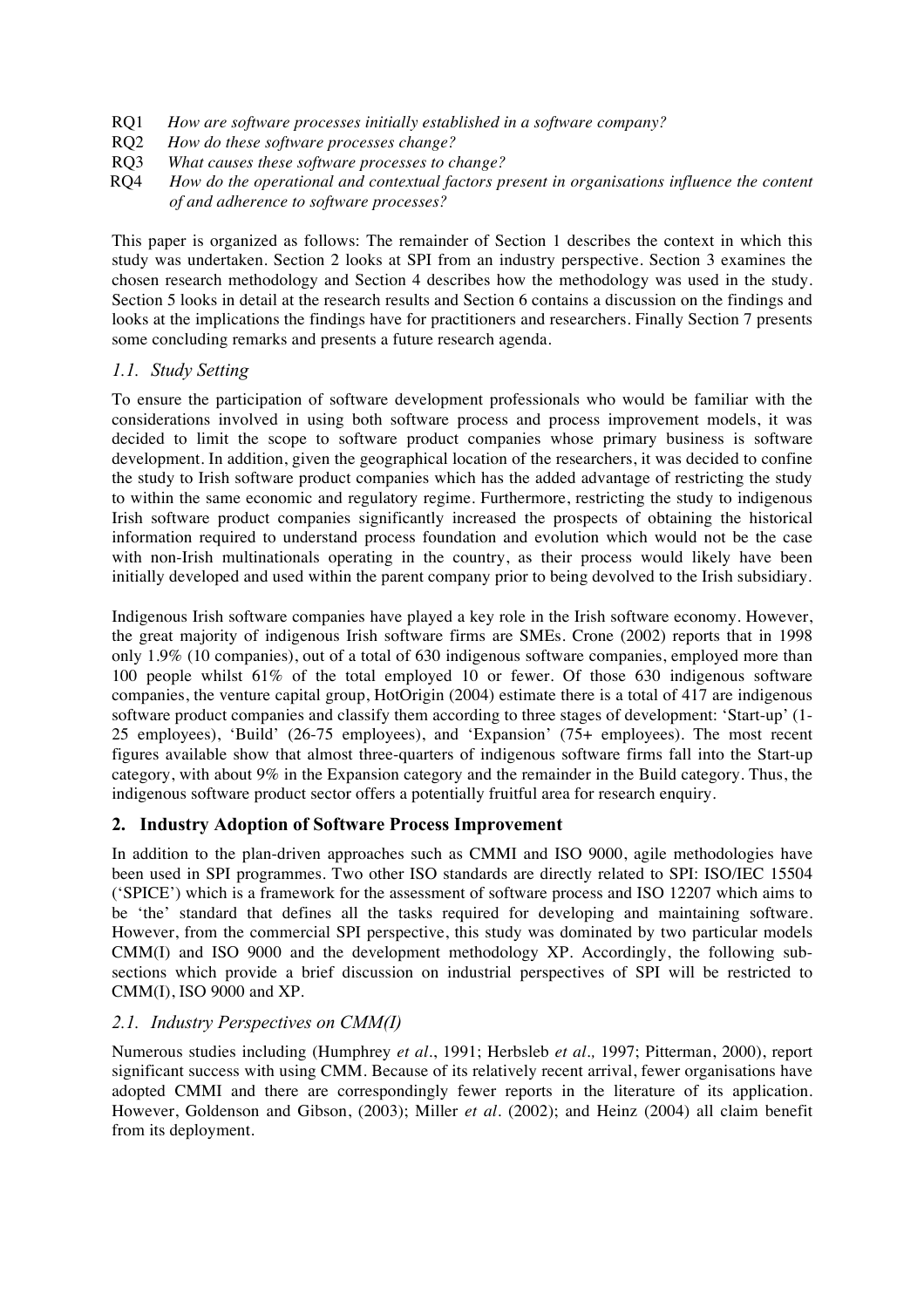The CMMI and the approaches associated with it also has a number of opponents. Bollinger and McGowan (1991), Baker (1996) and Fayad and Laitinen (1997) express reservations about the maturity level grading scheme whilst Bach (1994) highlights the number of very successful companies whose practices, he believes, would be classified at CMM level 1. A frequently expressed reservation about CMM(I) is its suitability for small organizations (Brodman and Johnson, 1994). Case studies document the difficulties (Batista and Dias de Figueiredo, 2000) that small organizations encounter using CMM(I) and the mismatch between the 'perceived benefit and the actual benefit' and as 'perceived value and actual value' (Wilki et al, 2005). Staples et al (2007) suggest that '*small organizations should not be seen as being at fault for not adopting CMMI, instead the SPI approaches, sales and marketing should be improved*'.

## *2.2. Industry Perspectives on ISO 9000*

ISO 9000 is a series of standards used to certify the quality of systems used by an organisation (ISO, 1992). In seeking ISO 9000 certification companies must "*prepare documentation that proves the [ISO] requirements are being met*" and demonstrate that the documentation is "*strictly controlled and that appropriate records of all quality-related activities are kept*" (Schuler, 1995). However, unlike CMM(I), ISO 9000 does not provide a road map for improvement beyond the adherence to quality management documents. There are few published studies which directly report on ISO 9000's application in a software development environment (El Emam and Briand, 1997).

A common criticism of ISO 9000 is the amount of money, time and paperwork required for registration (Clifford 2005). According to Barnes (2000) "*Opponents claim that it is only for documentation. Proponents believe that if a company has documented its quality systems, then most of the paperwork has already been completed*". Much of what is written is critical of the fact that ISO 9000 is a general standard and not specifically geared for software production. This is documented by Fitzgibbon (1996) who believes ISO 9000 is difficult to apply in a software environment and by Coallier (1994) who feels the standard is insufficient and that a total quality approach, incorporating continuous improvement, is needed. Further support for this view comes from Oskarsson and Glass, (1996) who believe that ISO 9000 is primarily applied in the software domain because of its market credibility and from Demirors *et al.* (1998) who believe it negates the advantages accruing to small software firms.

## *2.3. Industry Perspectives on Agile Methodologies*

Though possessing different scope and objectives, agile methodologies are often compared directly with processes based on process improvement models (Boehm and Turner, 2004) and are frequently called 'agile processes' (Lycett *et al.*, 2003; Cohn and Ford, 2003). To clarify the differences between CMM(I)-based processes and agile 'processes', the label 'plan-driven' has been applied to processes based on the so-called 'disciplined' models, such as CMM(I), to clearly distinguish them from the agile family (Boehm and Turner, 2004). As this study will show, this distinction is more blurred amongst industry practitioners who regard process models and agile methods as effectively the same thing.

XP is the most popular and widely recognised methodology (Bowers et al, 2007) in the agile family and has by far the greatest coverage of any of the agile methodologies in the literature. A number of authors have reported on using XP in a variety of environments including embedded systems (Grenning, 2001), web development (Murru *et al.*, 2003), event driven systems (Rasmusson, 2003), biotech systems and project management (Sliger, 2004) and with legacy applications (Coleman and McAnallen, 2006). Interestingly, all of these studies have used scaled-down versions of the methodology in their applications. Aveling's (2004) research supports this concluding that "*partial adoption of XP is more common than full adoption*". Further support in found in Bowers et al (2007) who state that "*XP adopters would be best served striving to apply the practices in spirit*".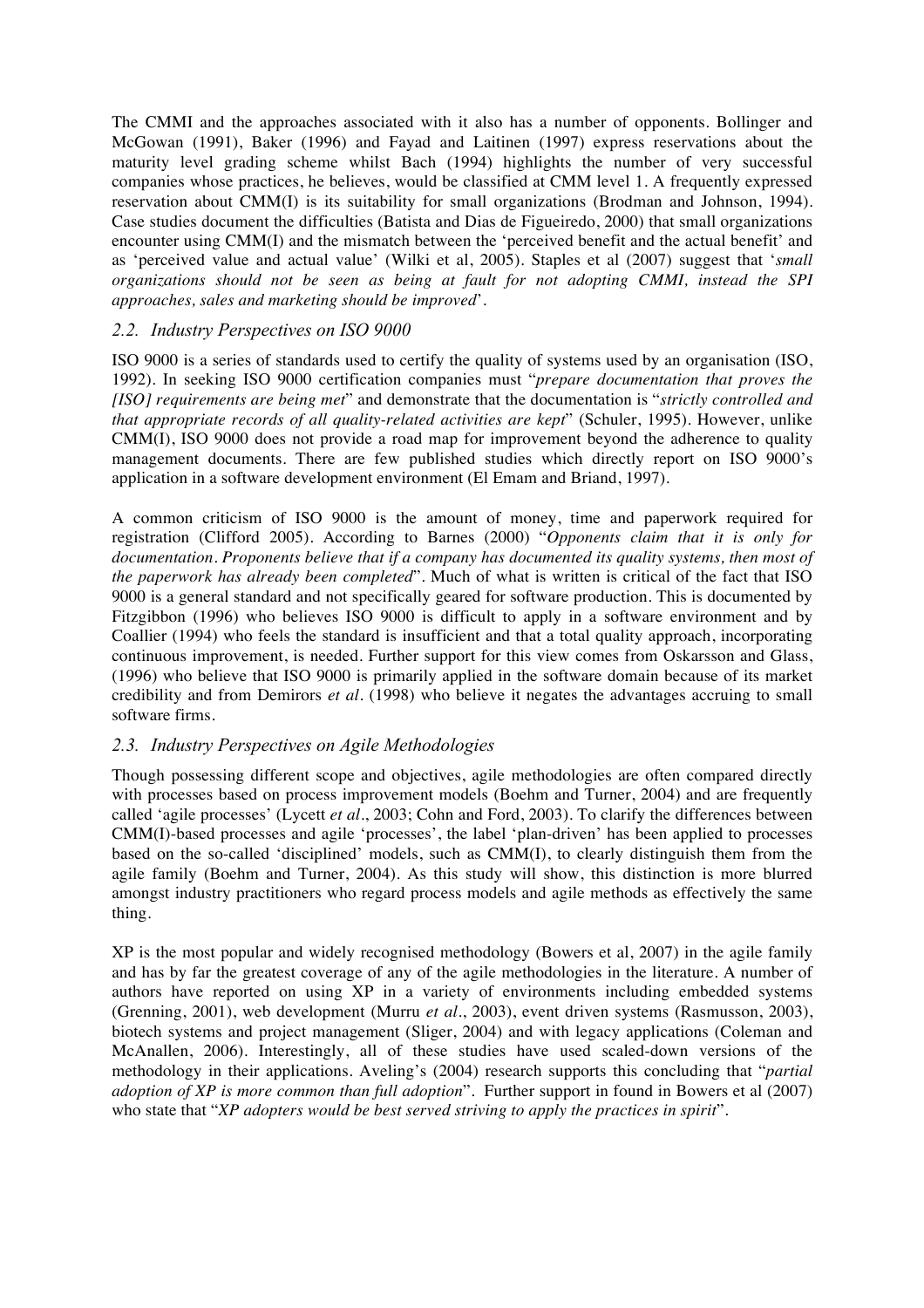## **3. Methodology**

The methodology chosen for the study was Grounded Theory (Glaser and Strauss, 1967). The emphasis in grounded theory is on new theory generation. This manifests itself in such a way that, rather than beginning with a pre-conceived theory in mind, the theory evolves during the research process itself and is a product of continuous interplay between data collection and analysis of that data (Goulding, 2002). According to Strauss and Corbin (1998), the theory that is derived from the data is more likely to resemble what is actually going on than if it were assembled from putting together a series of concepts based on experience or through speculation. The analytical process involves coding strategies: the process of breaking down interviews, observations and other forms of appropriate data into distinct units of meaning which are labelled to generate concepts. These concepts are initially clustered into descriptive categories. The concepts are then re-evaluated for their interrelationships and, through a series of analytical steps, are gradually subsumed into higher-order categories, or one underlying core category, which suggests an emergent theory. Grounded theory was chosen as the method of enquiry for the following reasons:

- Given the lack of an integrated theory in the literature as to why software companies are avoiding SPI models, an inductive approach, which allowed theory to emerge based on the experiential accounts of practitioners, offered the greatest potential.
- It has established guidelines for conducting inductive, theory-generating research.
- It is renowned for its application to human behaviour (Martin and Turner, 1986). Software development is labour- intensive and software process relies heavily on human compliance.
- It is an established and credible methodology in sociological and health disciplines (Sheldon, 1998), and a burgeoning one in the IT arena.

Furthermore, like others who have applied grounded theory (Baskerville and Pries-Heje, 1999; Hansen and Kautz, 2005), this study attempts to understand a dimension of software development in practice. From a software process perspective the role of individual actors and their environmental surroundings and conditions weighs heavily on how the process is practiced. Facilitating the gathering and analysis of those human experiences and the associated interrelationships with other human actors, coupled with situational and contextual factors, are particular strengths of the methodology. For a fuller discussion on grounded theory, the rationale behind its selection and how it was implemented in this study please refer to Coleman and O'Connor (2007).

## **4. Conducting the Grounded Theory Study**

The study was divided into 3 phases, a Preliminary phase (P) to help frame the study and test the interview guide and approach, a more detailed phase (Stage 1) which developed the initial concepts and categories and enabled evaluation of the theoretical sampling process and the final phase (Stage 2) which further developed the categories and concepts to produce the grounded theory. In total the study involved 25 interviews across the 21 companies profiled in Table 1. The participants in Stage 1 were chosen from personal contacts of the researchers. For Stage 2, in parallel with making contact with individuals known second-hand to the researchers, 'cold' e-mailing was used to set up the next series of interviews.

| Company | Market                    | Category     | Total No. of | No. in Software | <b>Study Stage</b> |
|---------|---------------------------|--------------|--------------|-----------------|--------------------|
|         | Sector                    |              | Employees    | Development     |                    |
|         | Telecommunications        | Start-up     |              |                 | P                  |
|         | Corporate secretarial     | Build        | 50           | 20              |                    |
|         | Telecommunications        | Start-up     | 10           |                 |                    |
|         | <b>Telecommunications</b> | <b>Build</b> | 70           | 30              |                    |
|         | <b>Telecommunications</b> | Start-up     | 12           | h               |                    |
| h       | Compliance Mgt.           | Expansion    | 100          | 40              |                    |
|         | Enterprise                | Expansion    | 150          | 100             | 1 & 2              |
|         | E-learning                | Expansion    | 120          | 70              |                    |
|         | Information quality       | Build        | 27           | 9               |                    |
| 10      | Telecommunications        | Start-up     | 15           | 12              |                    |
|         | Telecommunications        | Expansion    | 160          | 110             | 1 & 2              |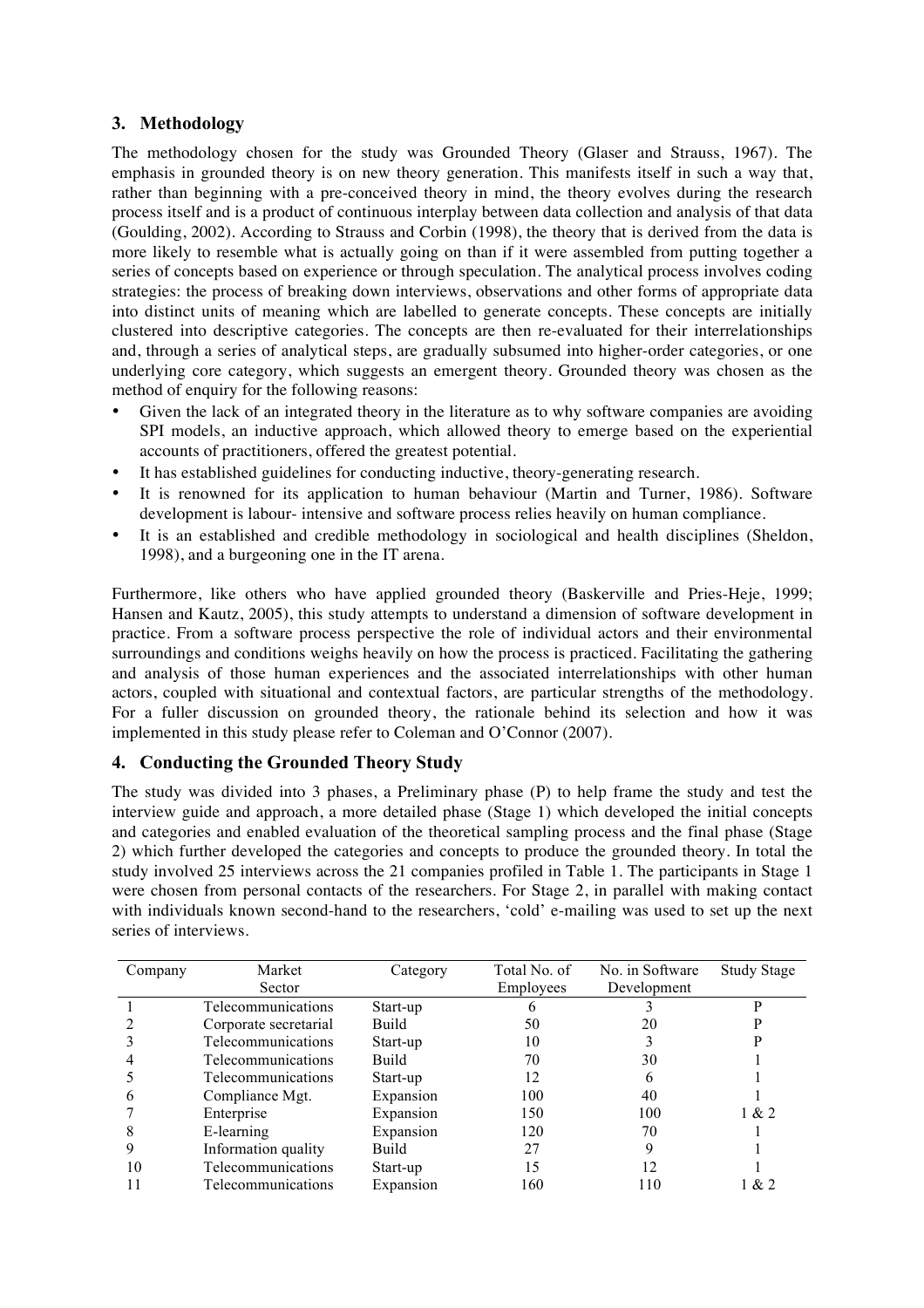| 12 | Financial services        | <b>Build</b> | 35  | 23 |       |
|----|---------------------------|--------------|-----|----|-------|
| 13 | Financial services        | Expansion    | 130 | 90 |       |
| 14 | Interactive TV            | Build        | 60  | 40 | 1 & 2 |
| 15 | Public sector             | Expansion    | 150 | 90 |       |
| 16 | Medical devices           | Start-up     | 19  |    |       |
| 17 | <b>Telecommunications</b> | <b>Build</b> | 70  | 35 |       |
| 18 | Public sector             | Start-up     |     |    |       |
| 19 | HR solutions              | Build        | 30  | 15 |       |
| 20 | Games infrastructure      | Build        | 40  | 20 |       |
| 21 | Personalisation           | Build        | 50  | 40 |       |

*Table 1. Company Profile by Category*

## *4.1. Preliminary Study Phase*

To generate more detailed information on how the sampling process should progress, a preliminary study phase involving 4 interviews across companies 1-3 was undertaken. To support the semistructured interviewing process, an interview guide based on the researchers experience as 'cultural insiders' and their prior familiarity with the literature, was created for use with the first two interviews. There were 53 questions divided over 4 categories: Company Background, Company Development, People Issues and Software Development Strategy. The interviews were taped, transcribed and then coded by hand in accordance with the open coding procedure of grounded theory. The initial interviews highlighted several drawbacks with the interview guide which drove the development of a second interview guide containing 34 questions across three categories: Company Background, People Issues and Software Development Strategy. This interview guide was then used on interview 3 and in each successive instance. The interviews and the line of questioning concentrated more on the memos and codes from the prior interview coding and analysis than on the formalised question set. In addition, Stage 2 analysis of the software companies' target market indicated that the intended list of companies, in the full study, should incorporate as many sectors as possible.

## *4.2. Study Stage 1*

The next phase of the study (Stage 1) involved interviews with an additional 11 companies. Each interview lasted between one and one-and-a-half hours and the initial propositions emanating from the data analysis were used as general topics for investigation. Closely following the tenets of grounded theory meant that, following the initial open coding, the interviews were then re-analysed and coded axially across the higher-level categories that had emerged from earlier interviews. Any memos or propositions that emerged through the coding process were recorded for further analysis and inclusion as questions in subsequent interviews. A consequence of this was that the interview guide was constantly updated.

Because of the clear repetitions within the data, the memos and propositions created during the constant comparative process were further analysed and a number of provisional hypotheses formulated (Table 2), which had the potential to explain how the concepts and categories emerging from the study were linked. Occasionally, using grounded theory approaches, a set of hypotheses is often the main output of the study (Seaman and Basili, 1997). However, hypothesis testing can also be used within grounded theory to validate the theory that is emerging. The analysis of the results from 14 companies and the subsequent hypothesis creation constituted the end of Stage 1. Study Stage 2 would be used to test these hypotheses and ensure the emergent theory was properly grounded.

| The initial software development process used by Irish software product companies is based on the     |
|-------------------------------------------------------------------------------------------------------|
|                                                                                                       |
| The initial software development process used by Irish software product companies is tailored to suit |
|                                                                                                       |
| In Irish software product companies SPI occurs as a result of positive and negative 'trigger' events  |
| The recruitment of external management expertise is used by Irish software product companies to       |
|                                                                                                       |
|                                                                                                       |
|                                                                                                       |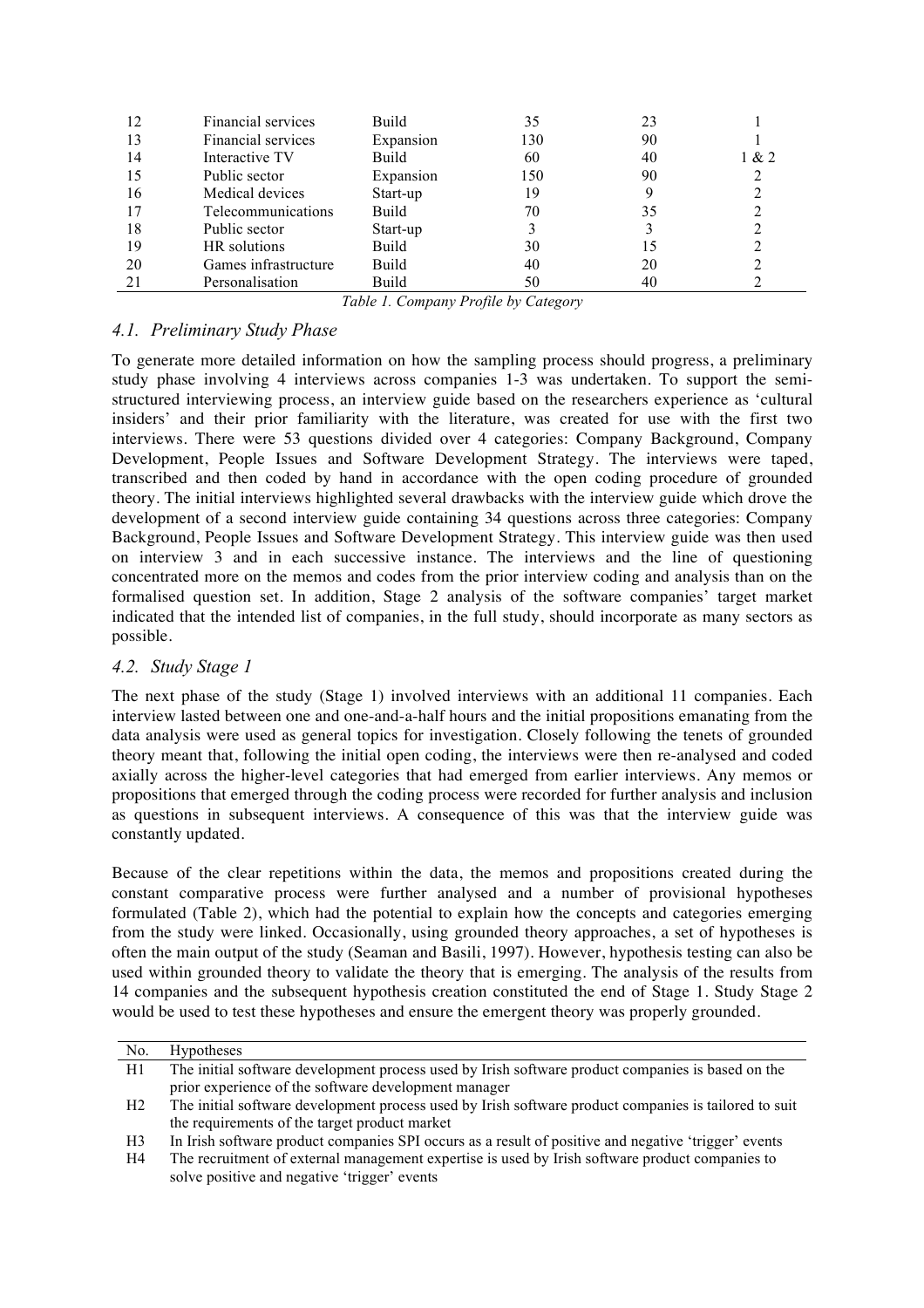- H5 The use of minimum process in Irish software product companies does not diminish the company's ability to satisfy its business objectives
- H6 Within Irish software product companies restrictions are imposed on team sizes to achieve minimum process requirements
- H7 The use of XP practices satisfy an Irish software product company's minimum process requirement better than ISO 9000 or CMM(I)
- H8 Development managers in Irish software product companies believe that by using XP practices they get more developer buy-in to process than if using ISO 9000 or CMM(I)
- H9 Non-ISO 9000/CMM(I)-certified Irish software product companies generate only minimum documentation
- H10 Within Irish software product companies, adoption of ISO 9000 and CMM(I) is limited because of their emphasis on what development managers perceive as non-essential process elements
- H11 XP is perceived by development managers in Irish software product companies to be more cost effective than ISO 9000 and CMM(I)
- H12 The costs associated with achieving and adhering to ISO 9000 and CMM(I) prevent their adoption in Irish software product companies

*Table 2. Study Stage 1 Provisional Hypotheses*

#### *4.3. Study Phase 2*

The requirement to test these provisional hypotheses drove the development of Stage 2 which involved the participation of 7 new companies and comprised 10 further interviews. Three of these interviews involved re-interviewing earlier participants, a technique available to grounded theory studies and supported by (Goulding, 2002) as it allows for a comprehensive checking and verification process of the data already analysed. The 7 new companies (Companies 15-21) were specifically selected as their business sectors helped extend the scope of the study and ensured that theoretical categories were not being established on an excessively narrow basis. During the Stage 2 fieldwork the semi-structured interview questions were primarily derived from the Stage 1 hypotheses. Because of this the interviews had greater focus. Less time was spent exploring issues which did not directly relate to the hypotheses and greater effort was made to ensure the categories and subcategories were fully 'saturated'. Theoretical saturation occurs when no new information about that category is revealed through further coding from additional interviews (Strauss and Corbin, 1998). Full category 'saturation' was reached on the conclusion of interview 25 as, in line with Goulding's (2002) assertion, similar incidences within the data were now occurring repeatedly and proceeding would be unlikely to generate any further contrary data.

Taking the Strauss and Corbin (1998) approach, the constant comparative method was used to validate the hypotheses against the newly collected data. It is important to note that the objective within this study was not to prove or disprove the provisional hypotheses but, in common with other grounded theory studies (Orlikowski, 1993; Hansen and Kautz, 2005), to use them to develop and saturate the core categories. Whilst all of the hypotheses were 'tested' and verified in Stage 2 of the study, one hypothesis (H6) failed to develop further during that Stage 2. Though not fully supporting hypothesis H6, the findings in Stage 2 did support the remaining hypotheses and these in turn were incorporated into the theoretical categories and attributes, which are presented in section 5.

#### **5. Research Results**

The emphasis in grounded theory is on theory generation, where a theory is 'a set of well-developed categories (e.g. themes, concepts) that are systematically interrelated through statements of relationship to form a theoretical framework' (Strauss and Corbin, 1998). The analysis in this study showed that there was one central category to support and link two theoretical themes. The final list of themes, the core category and the main categories identified by the study are shown in Table 3. The categories and the various relationships were then combined to form the theoretical framework as shown in Figure 1. Within the theoretical framework each node is linked by a precedence operator with the node attached to the arrowhead denoting the successor. No relationship types other than precedence are contained within the framework and the network is read from left to right. The tildes  $(\sim)$  represent codes that were renamed or merged with other codes during the analysis process.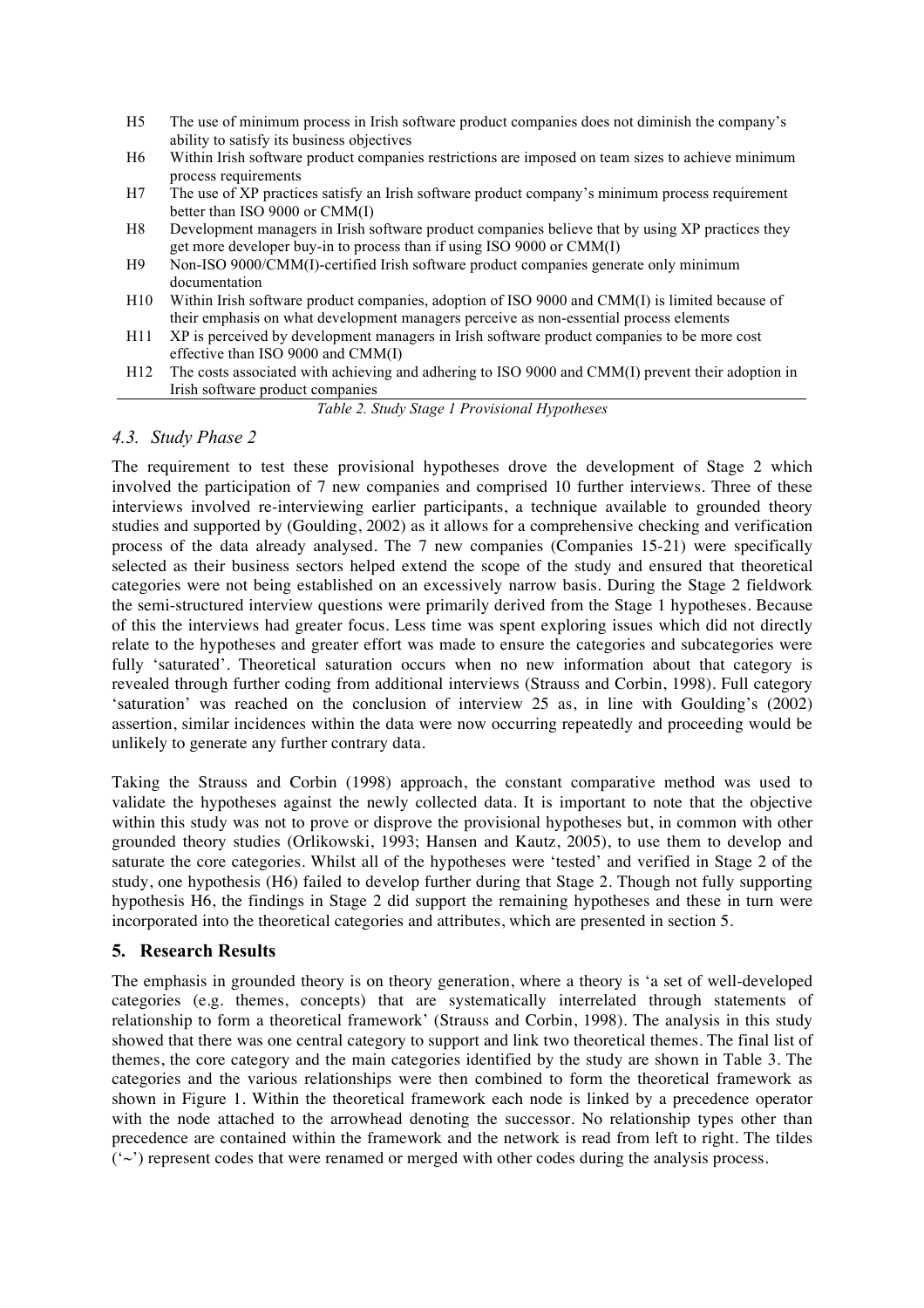The reasoning behind the processes companies are using is contained within the explanations of the study's two key theoretical themes, *Process Formation* and *Process Evolution* and its core theoretical category, *Cost of Process*. The following subsections will present these findings in more detail. In keeping with the fundamental tenets of Grounded Theory, extracts of the interview transcripts will also be presented in support of the findings.

| Theme                          | Category                                          |  |  |
|--------------------------------|---------------------------------------------------|--|--|
| Process Formation <sup>1</sup> | <b>Background of Software Development Manager</b> |  |  |
|                                | <b>Background of Founder</b>                      |  |  |
|                                | Management Style                                  |  |  |
|                                | <b>Process Tailoring</b>                          |  |  |
|                                | <b>Market Requirements</b>                        |  |  |
| Theme                          | Category                                          |  |  |
| <b>Process Evolution</b>       | <b>Process Erosion</b>                            |  |  |
|                                | Minimum Process                                   |  |  |
|                                | <b>Business Event</b>                             |  |  |
|                                | <b>SPI</b> Trigger                                |  |  |
|                                | <b>Employee Buy-in to Process</b>                 |  |  |
|                                | <b>Hiring Expertise</b>                           |  |  |
|                                | Process Inertia                                   |  |  |
| <b>Core Category</b>           | Category                                          |  |  |
| Cost of Process                | <i>Bureaucracy</i>                                |  |  |
|                                | <i>Documentation</i>                              |  |  |
|                                | Communication                                     |  |  |
|                                | Tacit Knowledge                                   |  |  |
|                                | Creativity Flexibility                            |  |  |

*Table 3. Themes, Core Categories and Categories*



*Figure 1. The Theoretical Framework*

## *5.1. Process Formation*

 $\overline{a}$ 

One of the key theoretical themes is *Process Formation*. In the study companies the title of the person with overall responsibility for software process differed. For clarity the generic title 'Software Development Manager' has been used in this study. The findings show that how process is formed depends on several factors: *Background of the Software Development Manager*, essentially the

<sup>&</sup>lt;sup>1</sup> From hereon, the themes, categories and core category are denoted in italics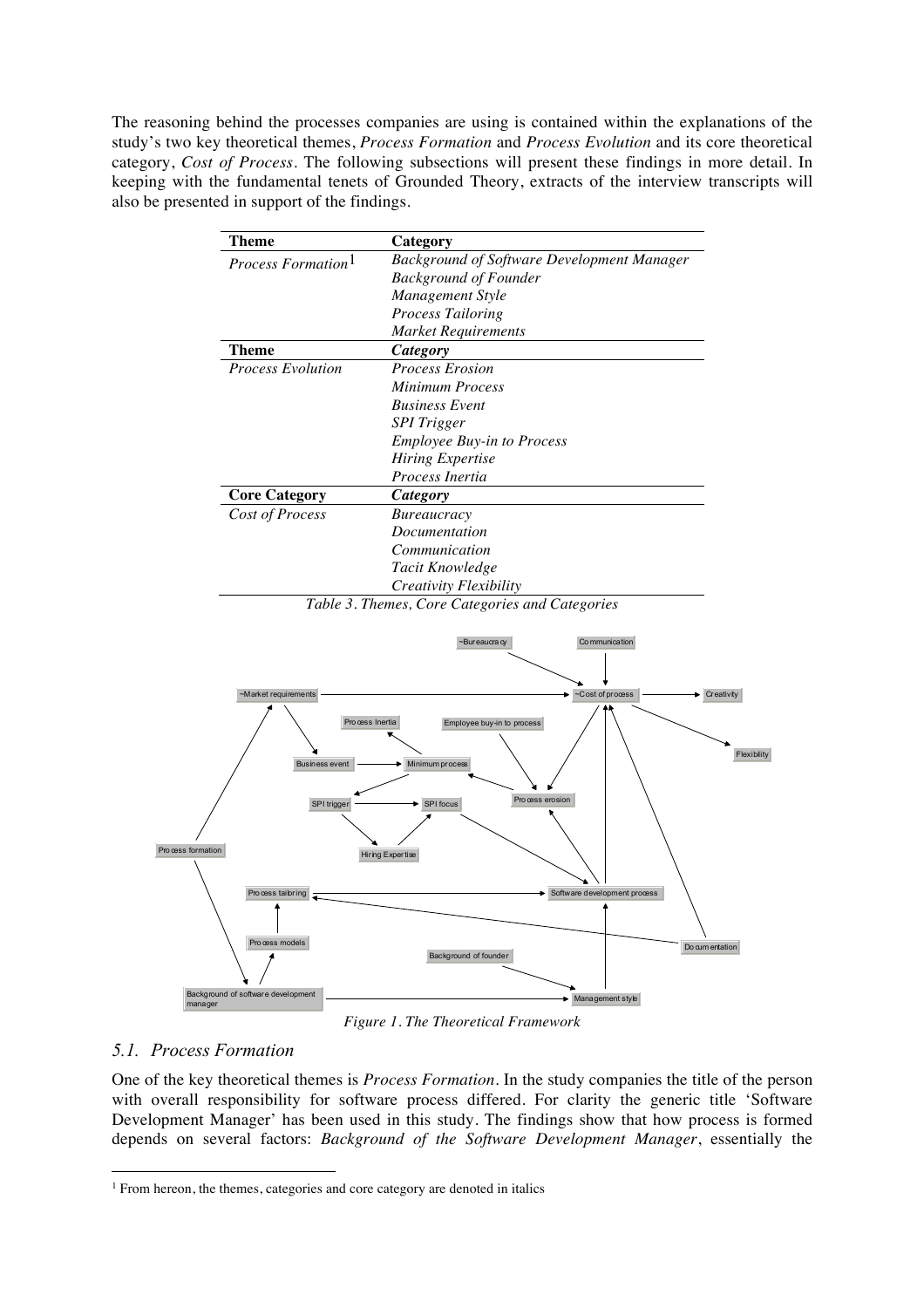expertise that manager has accumulated over their working and educational lives; the founder's, and the Software Development Manager's *Management Style;* the *Market Requirements* or demands of the market in which the company operates.

Where the software development manager had worked before and what process / process improvement model they used shaped the process that the software development manager used in their current company. The following extract from Company 8 is typical of the company responses as to why a particular process model was used: "*For software development we have used the RUP. The reason is that the guy we took in to head up our technology area brought that with him*". The CTO of company 9 also provides a representative comment on the influence of the *Background of the Software Development Manager*: "*In terms of technology, I'm the CTO, I was hired [in week 2 of company's existence] to build the team, build the vision and build the products... I've been involved in SPI wherever I have gone and here I make sure that the processes from day 1 are reasonable if not great*".

The category *Management Style* describes the way a leader discharges their administrative functions and motivates and communicates with their staff (Buchanan and Huczynski, 1985). There was a sharp diversity between the *Management Styles* adopted within the different study companies. Some companies tend to be more enforcing of process allowing little deviation which we categorised as 'Command and Control' with strong similarities to McGregor's (1985) 'Theory X' style. Examples of this *Management Style* can be seen in company 1 who directed their staff on why they needed to follow SPI: "*So we were telling people this [SPI] is for the growth of the company so it's for everybody's good to go along with it and embrace it*". In opposition to 'command and control' structures, many company managers operate what can be characterised for this study as an 'Embrace and Empower' regime, similar to McGregor's (1985) 'Theory Y' style. In this context, the opinions of subordinates are valued and included as part of software development policy and there is greater evidence of trust in development staff and their ability to carry out tasks with less direct supervision. Agile methods such as XP, with its advocacy of self-empowered teams and shared ownership, is more associated with this style of management and was more widely deployed in companies exhibiting this style of management, as exemplified by company 12: "*If you have 1 guy working on a piece of consultancy with 15 years experience he understands the principles of how we work. He knows what he's doing and doesn't need me interfering*".

The *Market Requirements* of the target market are fundamental influencers of the process adopted by a software organisation. A good example of this is a company who propose to target the medical sector but who initially had a short timeline to develop prototype training products for demonstration at a medical trade show: "*We developed the training product using XP and this allowed us to get the core software technology built and develop an early revenue stream. When we move up the value chain into surgery where it will need FDA approval we will have to change the process*".

Though, in process terms, the software development manager brings with them a wealth of experience to their new organisation, some of that may have been gathered in organisations which were much different in nature, which means that some *Process Tailoring* to reflect their new environment was necessary. In every case however, contextual issues, in addition to the *Background of Software Development Manager* and the *Market Requirements*, were the main inputs to the tailoring process. Company 12 put it most succinctly: "*With most methodologies and approaches very few stick to the letter of them and they are always adapted, so we adapted ours to the way we wanted for our own size and scale*".

#### *5.2. Process Evolution*

The theoretical network describing *Process Evolution* is contained in Figure 2. The study shows that that *Process Evolution* does not occur in a linear fashion and is directly related to the events that the business experiences. Software *Process Evolution* occurs as follows. Over time, the company's existing *Software Development Process* experiences *Process Erosion*. The key causes of *Process*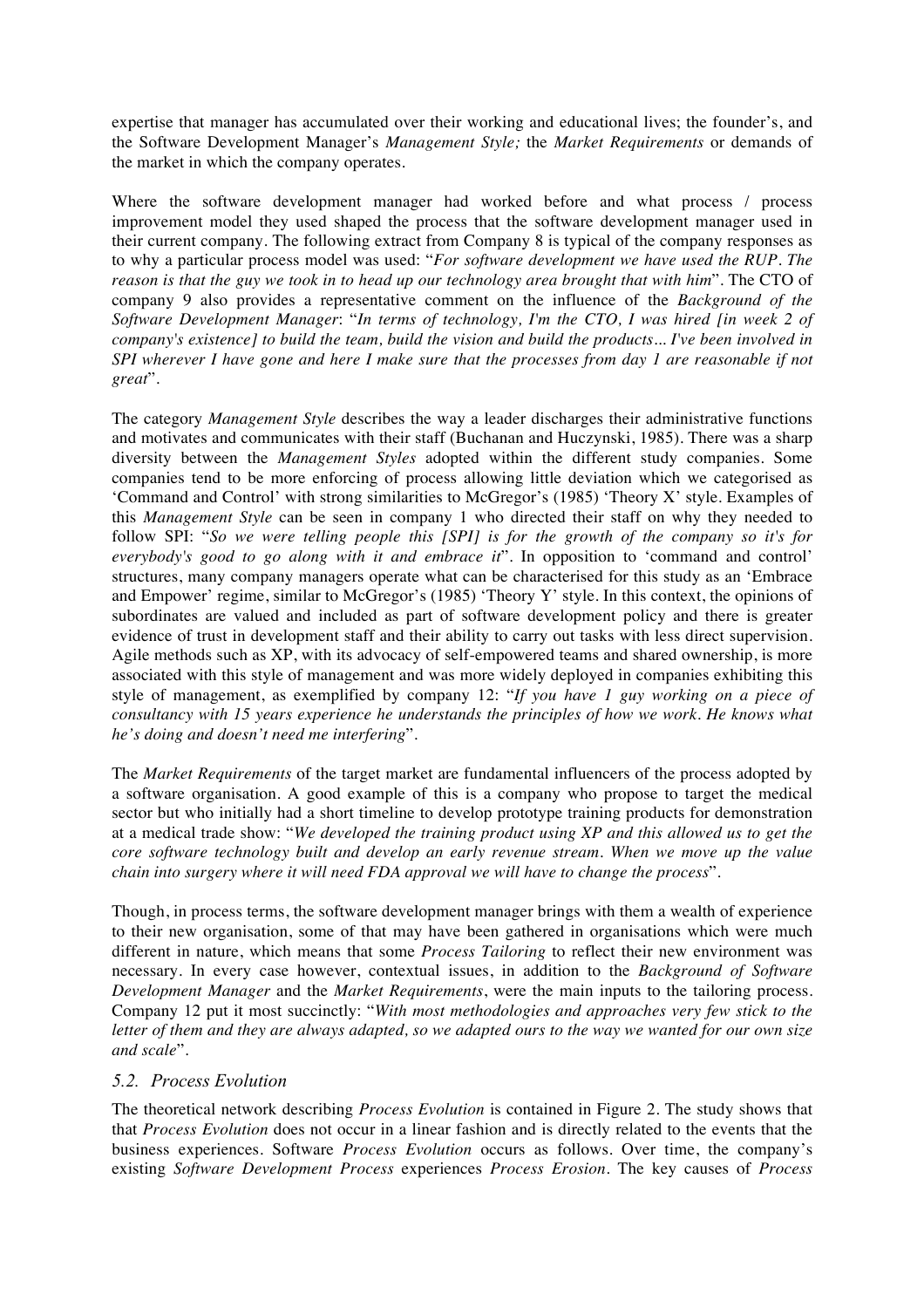*Erosion* are the *Cost of Process* and *Employee Buy-in to Process*. *Process Erosion* eventually leads to a *Minimum Process*, which is the de facto operational *Software Development Process* until a *Business Event* renders it no longer sufficient. The *Business Event* causes an *SPI Trigger* and where the SPI activity is needed is the subject of *SPI Focus*. Some companies seek experienced staff (*Hiring Expertise*) to solve *SPI Trigger* problems. Following the SPI initiative a new *Software Development Process* emerges. Soon after *Process Erosion* begins to recur and as development activities begin to drift back to a *Minimum Process*. Some of the gains made during the SPI initiative are lost. The organisation then moves into a state of *Process Inertia* whereby it is apathetic towards any further process change. This continues until another *Business Event* causes the SPI cycle to repeat.



*Figure 2. Process Evolution Network*

Process Erosion takes place for a number of reasons. Process is initially established and tailored according to local requirements. When this process is improved, perhaps to cater for larger projects, a return to smaller projects often sees some process steps being omitted or set aside. Company 1 introduced ISO 9000 into its software development but had this experience after using it for a period of time: "*Lately we haven't followed it [ISO9000] as closely as we should because the projects we've had are small-scale*". In many cases within the companies, size of project is the determining factor in relation to what process, or how much process, is used. However, when practices get dropped they are often not reintroduced back into the process for subsequent projects. As Company 2 explains: "*The test team don't write the test specification to the same degree that they would in the mid-'90s as we just don't have the time. There are so many different sub projects going on simultaneously that in order to get system testing done we have to cut some corners*". What is significant about this extract is that not only is *Process Erosion* occurring, but it is also being done with management compliance.

The outcome of *Process Erosion* is an operational *Minimum Process*, which we define as "*the least amount of activities, methods, practices and documentation required to develop and maintain software and its associated products that satisfies business objectives*". It is important to note the difference between *Process Tailoring* and *Minimum Process*. *Process Tailoring* is a conscious and deliberate effort to fashion a process from a generic model which takes account of local contextual issues. *Minimum Process* results from *Process Erosion* and represents a further reduction of the already tailored process. The experience of one company illustrates this in relation to configuration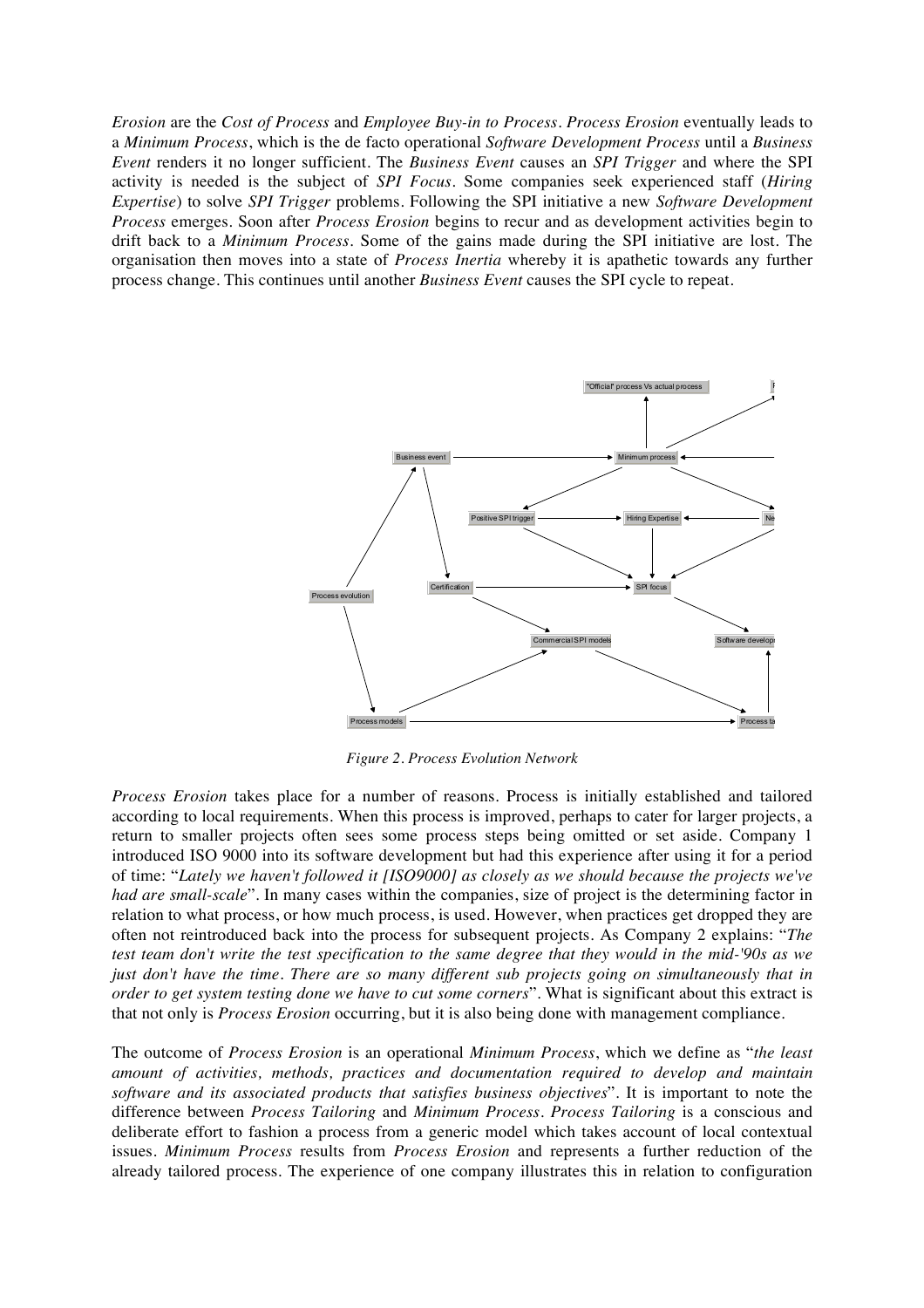management: "*The configuration manager would be responsible for spot-checking the code to ensure that the variables conform to the naming convention. That's in place, though in recent days we have got a bit slack on that as well*".

A linked issue which affects how 'minimum' the process is in practice is the level of *Employee Buy-in to Process.* In a number of cases the biggest issue rested with the senior staff as exemplified by this interview extract: "*I have difficulty getting developers to write their weekly status reports. The better the developer, the less likely they are to send them. The best developers are literally in mutiny*". Companies also experience a situation whereby engineers, if they do not agree, or wish to conform to a process requirement, will engage in 'workarounds'.

On an ongoing basis the *Minimum Process* will suffice as long as the operational conditions in which it is being used remain the same. However changing business conditions generate an *SPI Trigger*, which can be 'positive' or 'negative', and necessitates process change. For example, as marketing efforts generate new, larger customers, process changes are often essential, thus creating a *Positive SPI Trigger*, as explained here: "*So, as you get progressively bigger deals you also have to scale your development resources and group to be able to handle that. A bigger team needs more process*". Nonetheless, the vast majority of process improvements reported by the study participants took place because of *Negative SPI Triggers*. These took a number of different forms, including inadequate *Quality* and poor project management and is best captured by this interview extract: "*Up to then we were selling to the Irish market and we realised people were coming back and they weren't even happy with the quality of the forms we generated from our software. There were numerous typing mistakes and nothing was really tested as it should have been*".

In all cases *Hiring Expertise* was used to deal with a *Trigger*, as companies took the view that the business event was either caused by a collective failure on behalf of all the current employees or could not be solved from within. Company 8, whose powerlessness in meeting budgets and schedules was previously highlighted, also hired the practitioner interviewed for this study as part of the resolution: "*They knew they had to take decisive action to the way they were doing development. They hired me deliberately. It was strategic. I had already done a start-up so I had gone through the evolution of that chaotic first phase*".

*Process Inertia* is an apathy towards the software process as it is used in the organisation. It represents a situation where, even though a company might recognise that there are inherent weaknesses in the process as it is used, these weaknesses are not sufficient to necessitate change or generate interest in SPI. The following interview extract best describes managerial indifference: "*There is little or no interest in other processes at a low level and the managers including myself have little or no interest in even learning about other processes at this time. Everyone is pretty happy with the way things work and why change it?*".

## *5.3. Cost of Process*

In the course of the study interviews, managers expressed the belief that process has a significant cost which they attempted to keep to a minimum. What the managers perceived as the *Cost of Process*  centred on a number of factors, illustrated in the network diagram Figure 3.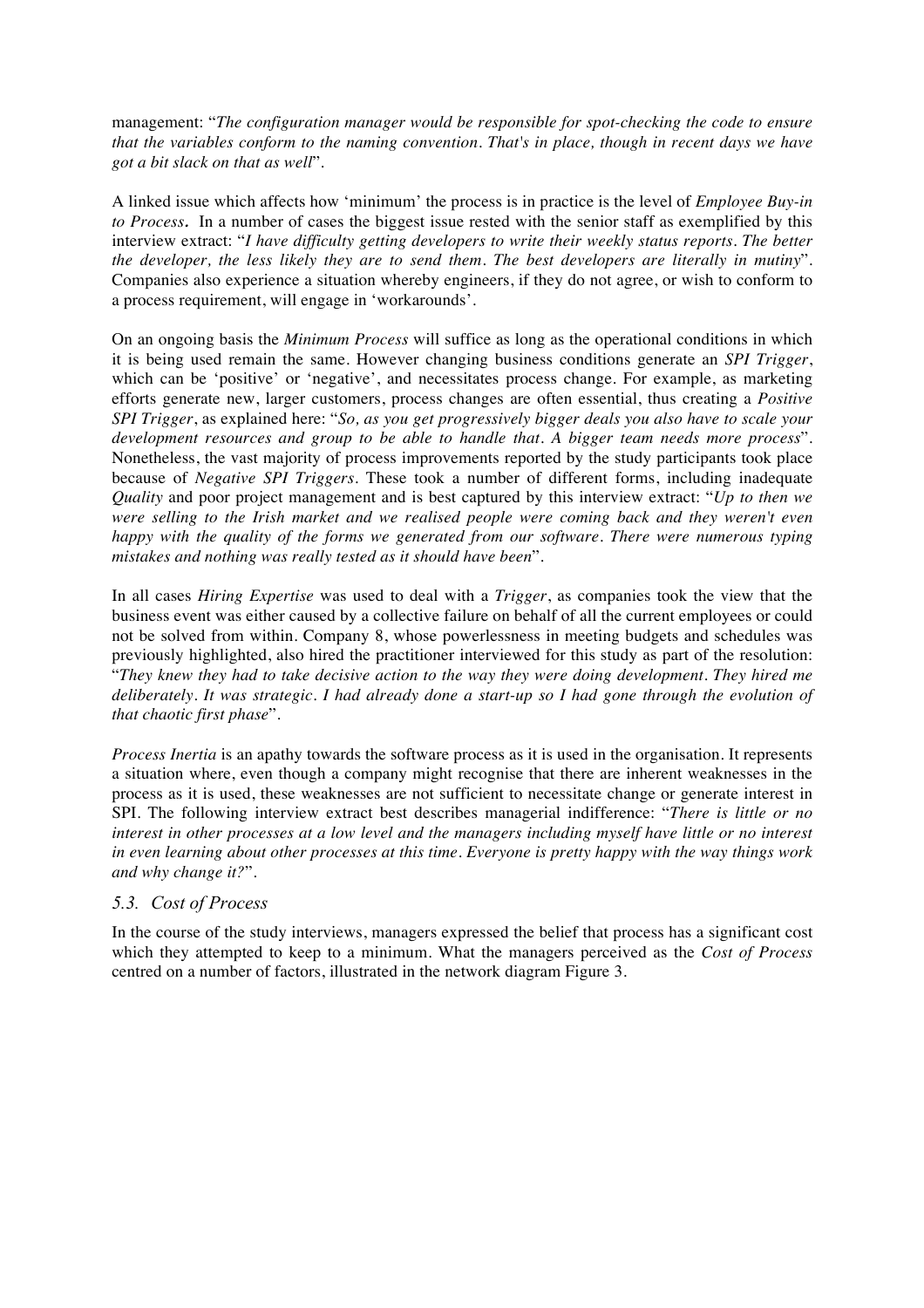

#### *Figure 3. Cost of Process Network*

The category *Bureaucracy* covers items including the time and resources which the managers in the study believe are required to administer and apply the software process. Managers divided process into two separate categories, 'essential' and 'non-essential'. Essential process was that which was most closely linked to the product such as requirements gathering, testing and design. Non-essential process, which in the view of managers could often be omitted included process/quality-related documents, software measurement and many management activities such as planning, estimating and staging meetings. Several managers described some process activities as a 'luxury' and not something essential to creating software products. The use of the word luxury is quite significant, as it is a synonym for 'extravagance', 'indulgence', or 'something inessential' (New Oxford Thesaurus of English, 2001). The following comment from a company 2 illustrates this point: "*In the earlier stages when we would do a design document we would have all the team members giving their feedback on how that would impact on the system. Now we have to bypass that because of time constraints. We just don't have the luxury of having everybody around a table*".

The managers interviewed for this study believe *Documentation* is one of the single biggest contributors to the *Cost of Process*. This was a matter of real concern as one manager explained: "*With more people we would have to get involved in more administration, more recording and more documentation. And you could end up hiring administrators purely to document your processes and to ensure they are being followed*". In accordance with the reticence to document, many managers linked improving the software process with the creation of additional *Documentation*. Reduced *Documentation* was associated with situations where managers had high levels of trust in their developers and their experience as explained in this interviewee comment: "*It comes down to experience, what are the key things to do. It's not about writing reams of documentation nor having huge heavyweight process*".

Because *Documentation* was seen by the managers as such a significant process cost they encouraged verbal *Communication* as a way of sharing information and reducing the *Documentation* load. Within the study organisations there is often conflict between explicit knowledge, represented by *Documentation*, and *Tacit Knowledge*, which is the undocumented, intuitive know-how of the individual or team. One company explained how they use simple *Documentation* and developer colocation to achieve knowledge sharing: "*At that stage the product and project design was done on an A4 piece of paper and when something needed changing you could talk to the guy next to you because he knew what you were doing and you knew what he was doing*". There is a conviction, firmly-held in the larger companies, that *Documentation* alone will not ensure that all team members have a shared understanding of a project's requirements and that deficiencies here can be overcome through informal *Communication*. By contrast, there is an acceptance in many of the smaller companies that though *Tacit Knowledge* and informal *Communication* is the norm, *Documentation* is necessary on occasion. Despite this, even the companies who use *Tacit Knowledge* extensively recognise that it has its limitations and may ultimately carry its own cost. This is especially true of those companies who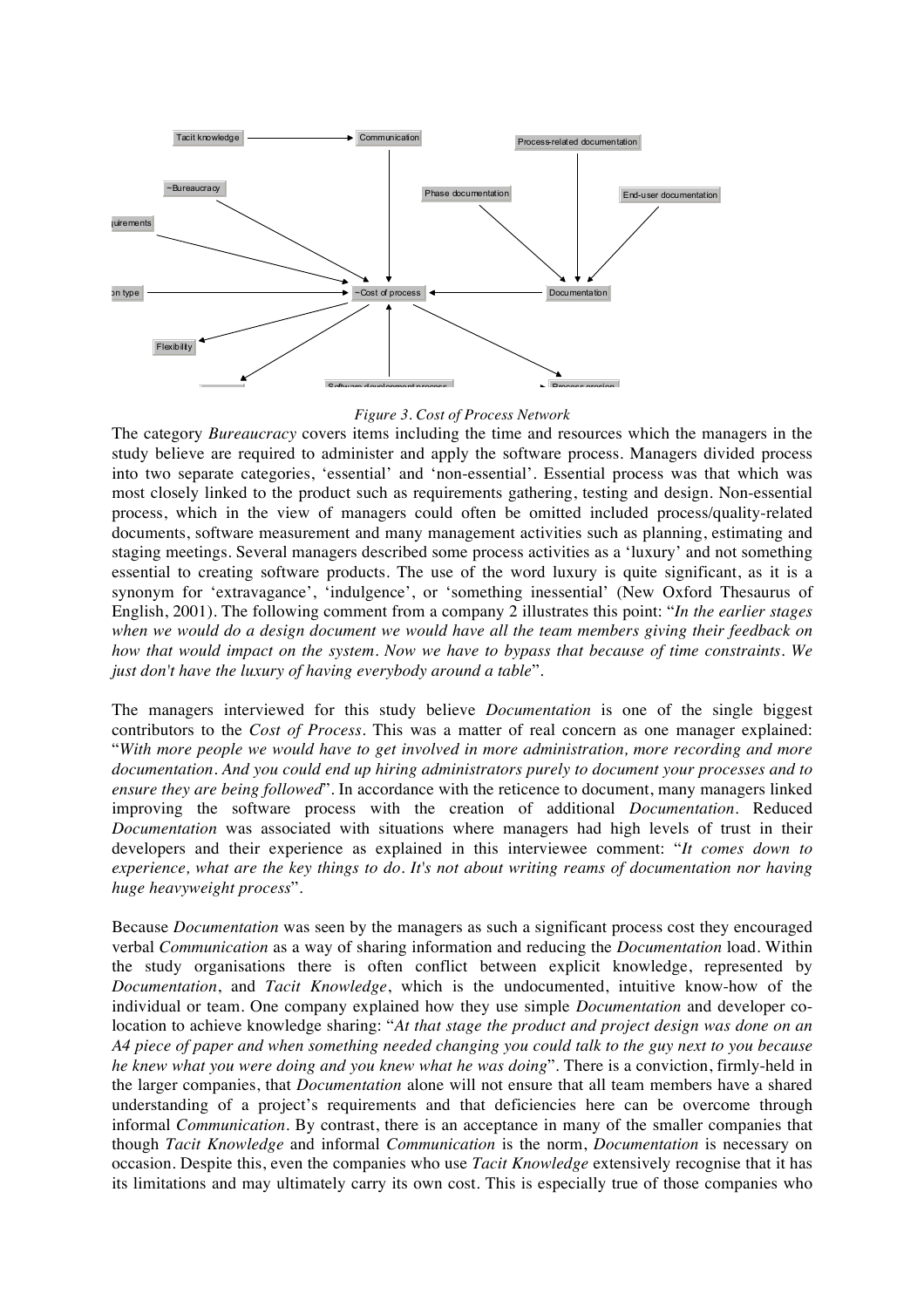are using XP and who worry about the emphasis on informal *Communication* at the expense of *Documentation*.

Process was also perceived by managers as having a negative impact on a development team's *Creativity* and *Flexibility*. Software companies, especially start-ups, need to be flexible, creative, dynamic and capable of delivering products quickly in order to survive. Several of the start-up companies in this study saw processes as primarily of benefit to established companies, as described here: "*If you want to be more sure of the results, the processes will give you more likelihood of being sure, but it's probably a bit like playing it safe. I think you won't get the same level of innovation or creativity*". Product companies focus on product development and fear that increased process will detract from that focus and that the price of additional process is a decrease in *Flexibility*, as illustrated by this interviewee comment: "*When we set up we had more supervisory and managerial roles in that group than we have now and we had to scale that back which has made things a lot more flexible. I do think you have to be nimble, quick and capable of being responsive in our position. That works well and I don't want to lose it*".

### *5.4. Process Improvement Models*

Of the 21 study companies, 3 are currently ISO 9000 certified and one is embarking on the ISO 9000 certification process. None of the companies are using CMMI. Significantly, though many of the companies classified their usage of XP as a process improvement initiative and an example of best practice. Resistance to all of these models stemmed from their perceived cost of adoption.

Used by companies at all size levels, the tailored versions of XP which the companies deployed were seen to be very cost effective. One manager argues that XP provides the fastest time to market capability of all the models available: "*There's now no way we could deliver faster with a different process than with this. XP gives you a lot of advantages in delivering quickly even on small projects*". The ability to reduce the 'process' elements in development was a key factor in the success of XP. Companies reported developer benefits and how easily they embraced the methodology such as with this company: "*It's attractive to the coders because in theory it shortens their development cycle and has them doing less stuff that they dislike like documentation, test specs etc.*".

There was strong opposition to the use of ISO 9000 by a number of software managers in the study. Some of this centred on its perceived emphasis on procedure and *Documentation* rather than product *Quality*. This was best summarised by Company 5: "*But in one way ISO doesn't focus on the important bits at all, it's still a very paper driven thing. You can get away with having an ISO system that doesn't actually do any source code control at all and still get your 9001 certification*". Small software companies and start-ups are especially wary of ISO and the amount of *Documentation* required by the standard. Company 16, who are preparing to enter a regulated market, attempted, unsuccessfully, to introduce ISO on start-up: "*Initially we tried to follow an ISO mode. But that just crushed us in paperwork. So we abandoned it as we have a small number of engineers and we needed to be producing output*".

Awareness of CMMI among the managers was far lower than was the case with ISO 9000. Though a number of the managers interviewed had experience of CMM(I) from previous employment, none had incorporated it into their present positions, deeming it unsuitable for a small software product company: "*If you look at CMMI it was delivered for the likes of NASA. We might sell a piece of software that needs to be delivered in 3 months. So, the overhead of instigating a very rigorous CMMI-style process is outweighed by the time it takes to deliver it*". The opinions of one manager, having investigated it and chosen not to introduce it, represents all companies who reached the same conclusion: "*We felt CMM was overkill for the level of development we were doing, so it wasn't pursued*".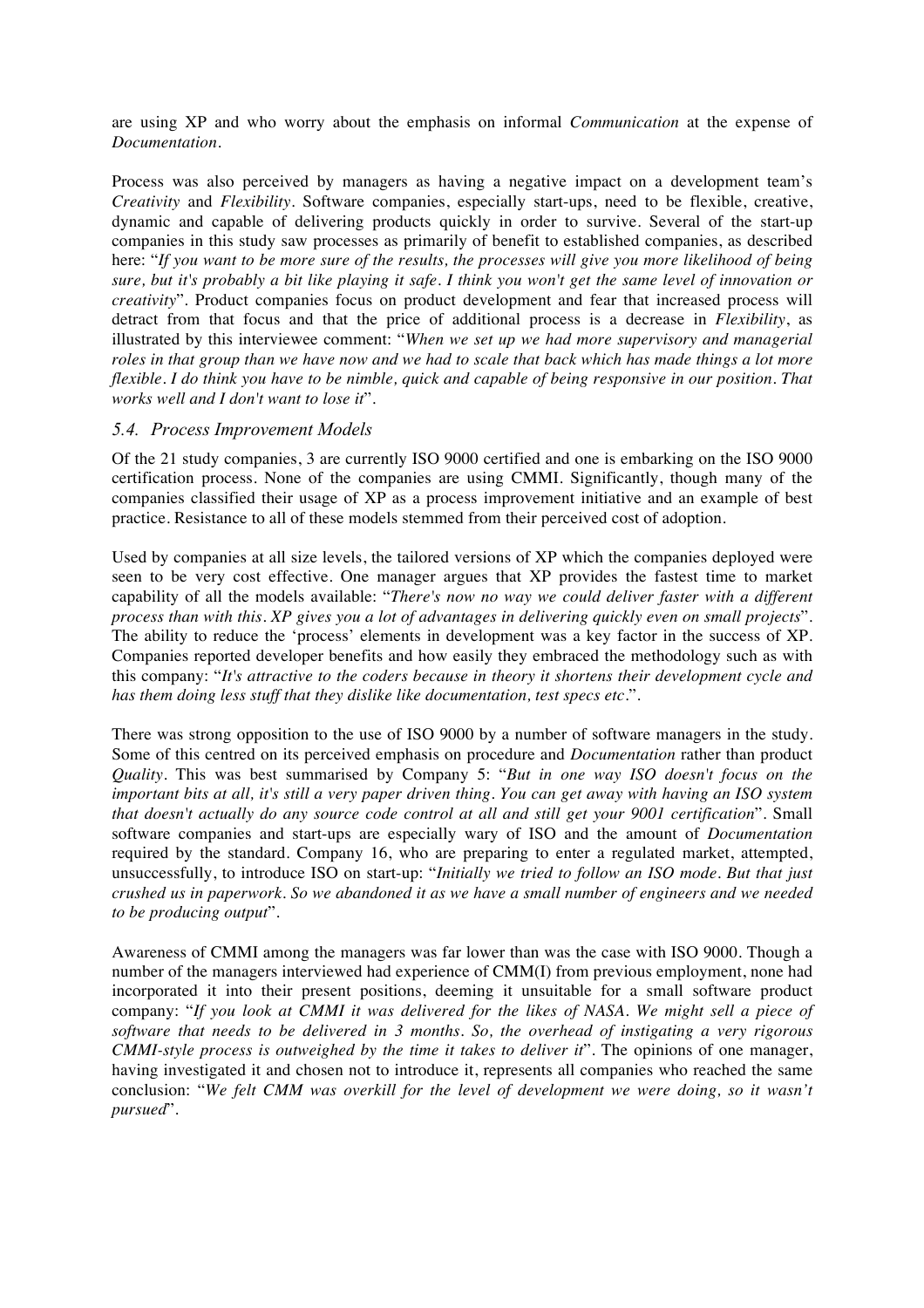## **6. Discussion**

#### *6.1. Research Contribution*

This research provides a grounded understanding of the practice of software process and software process improvement, explains the factors that influence the way process is established and evolves in software companies and describes the reasoning behind why software companies largely ignore commercial best practice software process and process improvement models. This study moves beyond much of the mainstream literature in two ways. Firstly, by employing an inductive approach it challenges the current mores and truisms in software development theory which have typically been derived using deductive methods to prove 'accepted wisdom'. By contrast this research has given voice to practitioners thereby enabling 'practice to inform theory' and importantly provide a challenge to 'accepted wisdom'. Secondly, it has deployed a qualitative methodology more associated with the social sciences in a primarily scientific field. The use of grounded theory in this way has culminated in empirically-valid theory and has the capacity to provide encouragement to other researchers to bring alternative methodologies to bear on aspects of software development.

In a challenge to the mainstream SPI literature, this work moves beyond the 'single case study' success story which is the dominant model in software process publications. The majority of these studies concern large multi-national corporations and their lessons have extremely limited resonance in a small software product company. Software SMEs can identify with what is being stated in this study and with the described prevailing conditions of limited resources, personnel and time. There is now additional clarity and understanding of the issues facing software process and process improvement in small software product companies and in particular the indigenous Irish software sector.

### *6.2. Implications for Practitioners*

The findings of this research contain useful lessons for software entrepreneurs who need to make decisions about process and process change as their organisations grow. The theory presented here represents a form of 'experience map' illustrating some of the pitfalls a software product company could face and how others have avoided or resolved them. One of the lessons from practice indicate that the first process used by a software company is based, in the main, on the prior experience of the person appointed as *Software Development Manager*. This has clear implications for the hiring policy of the software start-up, as this role is pivotal to future success. Similarly, that SPI, in small companies, results from trigger events also carries implications for professional software developers. The option here is for companies to attempt to foresee some of these triggers and then make appropriate provision to deal with them as they arise.

The study has uncovered evidence that many companies are benefiting from informal *Communication*, particularly verbal *Communication*, and *Tacit Knowledge* at the expense of detailed *Documentation*. Companies who have gained from sharing *Tacit Knowledge* have generally had a workspace and supporting environment conducive to informal information exchange between employees. Organisations who have a more closed and rigid workspace will have to consider measures to overcome this if they are to implement a policy supporting informal *Communication*.

## *6.3. Implications for Researchers*

This research indicates that SPI adoption and success is not merely a matter of knowledge and training. The reasons that companies avoid SPI is not because they don't know what to do or how to do it but that they don't feel any necessity to do it until events dictate otherwise and even then will do the minimum required. This poses questions for many SPI researchers whose approach is to prove the benefits of SPI through case studies and reports of the benefits accruing to companies who implement SPI. If the companies in this study are broadly representative of the small software product community then clearly that message is either not getting through, or being ignored.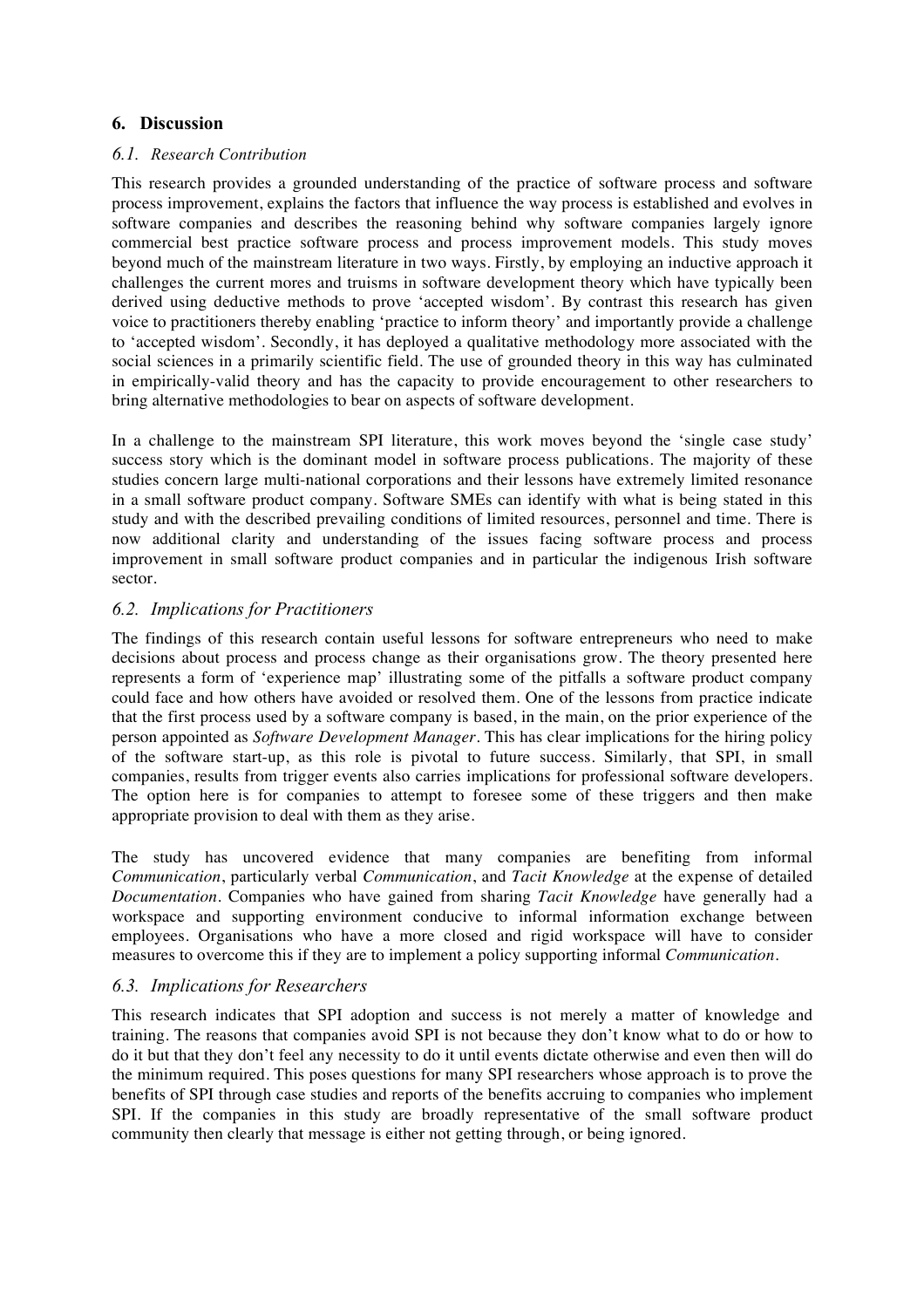The question of how CMMI can produce positive results in small settings has been explored by a number of researchers including (Coleman Dangle et al., 2005; Horvat et al., 2000; Heinz, 2004). However, the argument put forward within our study research is that small software companies grudgingly commit resources to SPI only when absolutely necessary and even then operate off a *Minimum Process*. As a result, 'one-size fits all' models such as CMMI are always going to find it difficult to penetrate small software organisations. Such contextual realities must be considered by SPI researchers. The implication being that perhaps too little time has been spent investigating why software SMEs are not prepared to adopt or even experiment with these models.

Given the volume of material in the literature, it is perhaps surprising that there was no reference whatsoever, by any of the study respondents, to the ISO/IEC 15504 ('SPICE') software process assessment standard (Dorling, 1993). The literature available on ISO/IEC 15504 suggests that it can be scaled for use by small and very small companies much more easily than CMMI. However, the absence of knowledge about the standard amongst practitioners should give cause for concern amongst its founders and advocates.

Though it is not new to claim that SPI has an associated cost, many companies are deterred from investigating SPI models because of a 'perceived cost'. Managers' perception is that SPI means increased *Documentation* and *Bureaucracy*. Such a perception is widespread and is seen as a 'feature' of plan-driven approachs such as CMMI. Whether or not this is true is a moot point. The fact that managers associate CMMI with increased overheads results, in most small company instances, in the model not being considered as a solution or worthy of investigation. Supporters of CMMI claim that use of the models can lead to greater predictability and repeatability (Boehm and Turner, 2004). Paradoxically this works against CMMI from the perception of software start-ups. Many small software companies would argue that each project and situation is new to them and that *Creativity* and *Flexibility* are higher on their list of desired capabilities than predictability and repeatability. The companies in this study believe agile methodologies support *Creativity* and *Flexibility*. Accordingly it is easy to see how XP has achieved much higher usage in indigenous Irish software companies than plan-driven approaches such as CMMI.

#### *6.4. Limitation of the study*

Grounded theory as a qualitative research method, using semi-structured interviews, centre on respondents' opinions. This opinion is the respondent's view or perception of what is taking place, which of course may be at odds with reality. In many instances there may be no supporting evidence to verify the opinion expressed. However, researchers must accept the veracity of what respondents say during the study interviews (Hansen, and Kautz, 2005). Notwithstanding the issues surrounding semi-structured interviews, the opinions of the participants are vital. In this study, even though the reality of the situation could be potentially different to that described, it is the managers' perception of what is happening and it is on this perception that they base their decisions. It is these actions and interactions, arising from the participants opinions, beliefs and perceptions, which are essential to a grounded theory study.

## **7. Conclusion**

#### *7.1. Summary and Conclusions*

This research set out to explore two specific research questions and a number of related questions: *Why are software companies not using 'best practice' SPI models*? and *What software processes are software companies using*? Firstly, on the issue of *what software processes are software companies using*, the study has found that no company is using an 'out of the box' process model but rather all are using some kind of proprietary software process. All of the companies concerned engage in *Process Tailoring* and have adapted the software process to their own particular operating context. This operating context reflects the size of the company, the market in which they are operating and the types of projects in which they are engaged.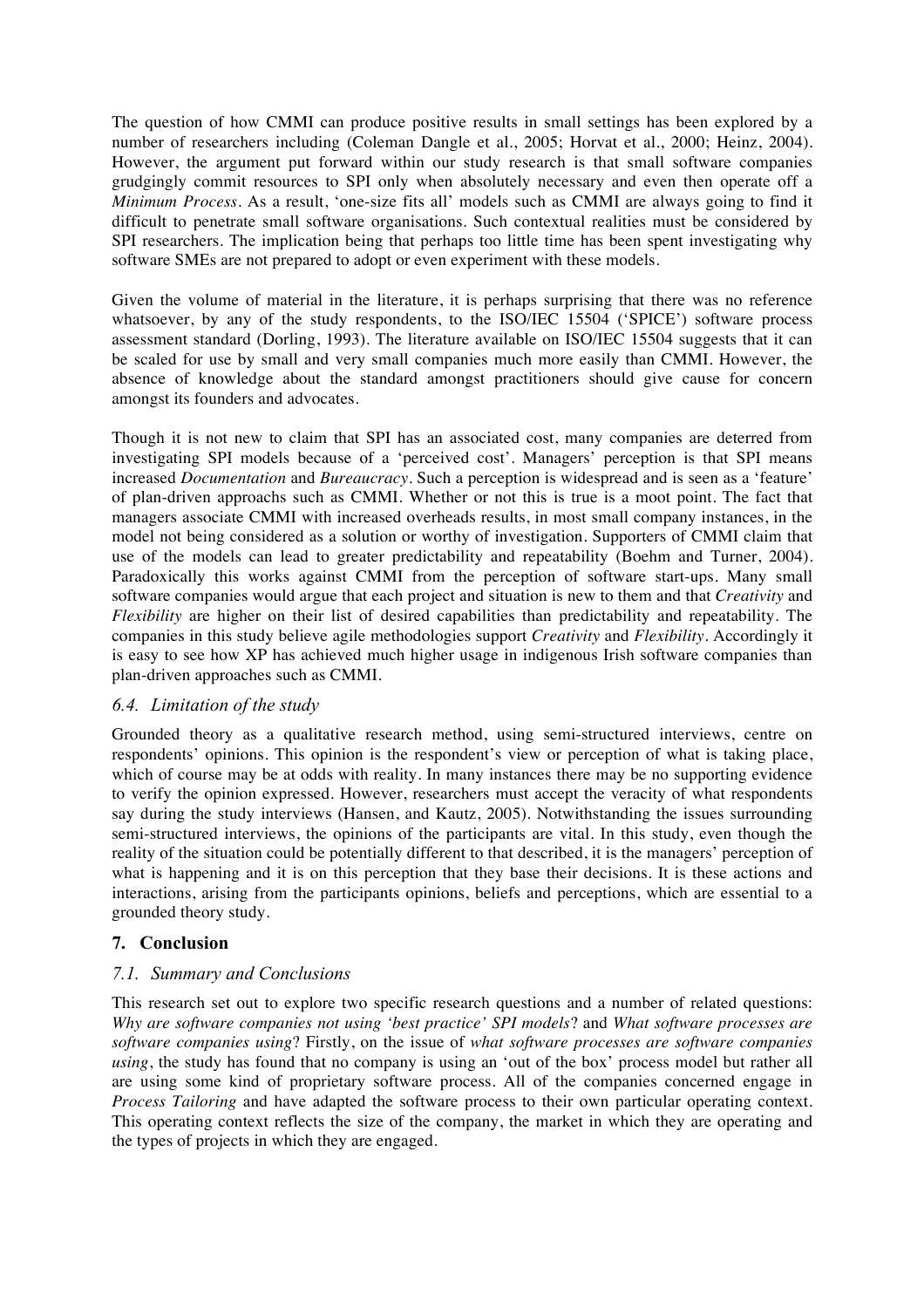The research question *why are software companies not using 'best practice' SPI models* produced the study's core category *Cost of Process*. Implementing and maintaining any SPI initiative incurs significant cost and the financial and time implications of introducing some of the commercial SPI and quality models have been presented in this paper. For many of the interviewees SPI creates an additional burden to their development efforts resulting in increased *Documentation* and *Bureaucracy*. In the case of the smaller companies SPI was resisted as they believed it would negatively impact their *Creativity* and *Flexibility*.

### *7.2. Future Research*

One of the contributions of this work is a grounded theory explaining how software process is initially established in a software start-up. As the literature lacks a comprehensive investigation of software process initiation and usage in beginning software product companies, the opportunity arises therefore for other researchers to explore this area to determine support for, or a challenge to, the generated theory.

This study concentrated in one geographical location. A study which examines practices in other countries would provide further validity for this research and indicate if the findings can be replicated elsewhere or if they are peculiar to the Irish context. As much software is developed outside the software product company domain, a study including a wider range of software development from bespoke software solutions to the in-house software departments of non-software companies could be counter-balanced against this work. Another research focus could involve capturing the opinions and experiences of the engineers themselves. This would add to the data and analysis on *Management Style* and cultural issues as they exist in organisations and would also develop the category of *Employee Buy-in to Process* which emerged in this study. Further development in such a work would include the *Minimum Process*, *Process Erosion* and *Process Inertia* categories as they are significantly affected by engineer attitudes.

#### **References**

- Ahern, D.M., Clouse, A., Turner, R., 2004. CMMI Distilled: A Practical Introduction to Integrated Process Improvement, 2<sup>nd</sup> Ed, Addison Wesley, Boston.
- Aveling, B., 2004. XP Lite Considered Harmful?, In: Proceedings of the 5th International Conference of Extreme Programming and Agile Processes in Software Engineering, Springer, LNCS 3092, 94-103.
- Baskerville, R. and Pries-Heje, J., 1999, 'Grounded Action Research: A Method for Understanding IT in Practice', in Accounting, Management and Information Technologies, No. 9, 1-23.
- Barnes. F., 2000, Good Business Sense Is the Key to Confronting ISO 9000, Review of Business, March
- Batista, J., Dias de Figueiredo, A., 2000. SPI in a very small team: a case with CMM. Software Process Improvement and Practice 5, 243–250.
- Bach, J., 1994. The Immaturity of CMM, In: American Programmer, September, Vol. 7, No. 9, pp. 13-18.
- Baker, R., 1996. The Corporate Politics of CMM Ratings, In: Communications of the ACM, Vol. 39, No. 9, 105-106.
- Beck, K, 2000, Extreme Programming Explained: Embrace Change, Addison Wesley.
- Boehm, B., Turner, R., 2004. Balancing Agility and Discipline, Addison Wesley.
- Bollinger, T.B., McGowan, C., 1991. A Critical Look at Software Capability Evaluations, In: IEEE Software, July, 25-41.
- Bowers. A., Sangwan. R., Neill., C., 2007, Adoption of XP practices in the industry A survey, Software Process: Improvement and Practice, Vol. 12, No. 3., 283 - 294
- Brodman, J.G., Johnson D.L., 1994. What Small Businesses and Small Organisations say about the CMM, In: Proceedings of the 16th International Conference on Software Engineering, 331-340.
- Buchanan, D.A., Huczynski, A.A., 1985. Organisational Behaviour: An Introductory Text, Prentice-Hall International (UK) Ltd., London.
- Coallier, F., 1994, How ISO 9001 Fits into the Software World, In: IEEE Software, January, 98-100.
- Cohn, M., Ford D., 2003. Introducing an Agile Process to an Organisation, In: IEEE Computer, June, 74-78.
- Coleman, G., McAnallen, M., 2006. Managing the Challenges of Legacy Systems Using Extreme Programming, In: Software Process Improvement and Practice, No. 11, 269-275.
- Coleman G., O'Connor R., Using grounded theory to understand software process improvement: A case study of Irish software product companies, Information and Software Technology, Vol. 49, No. 6, 531-694.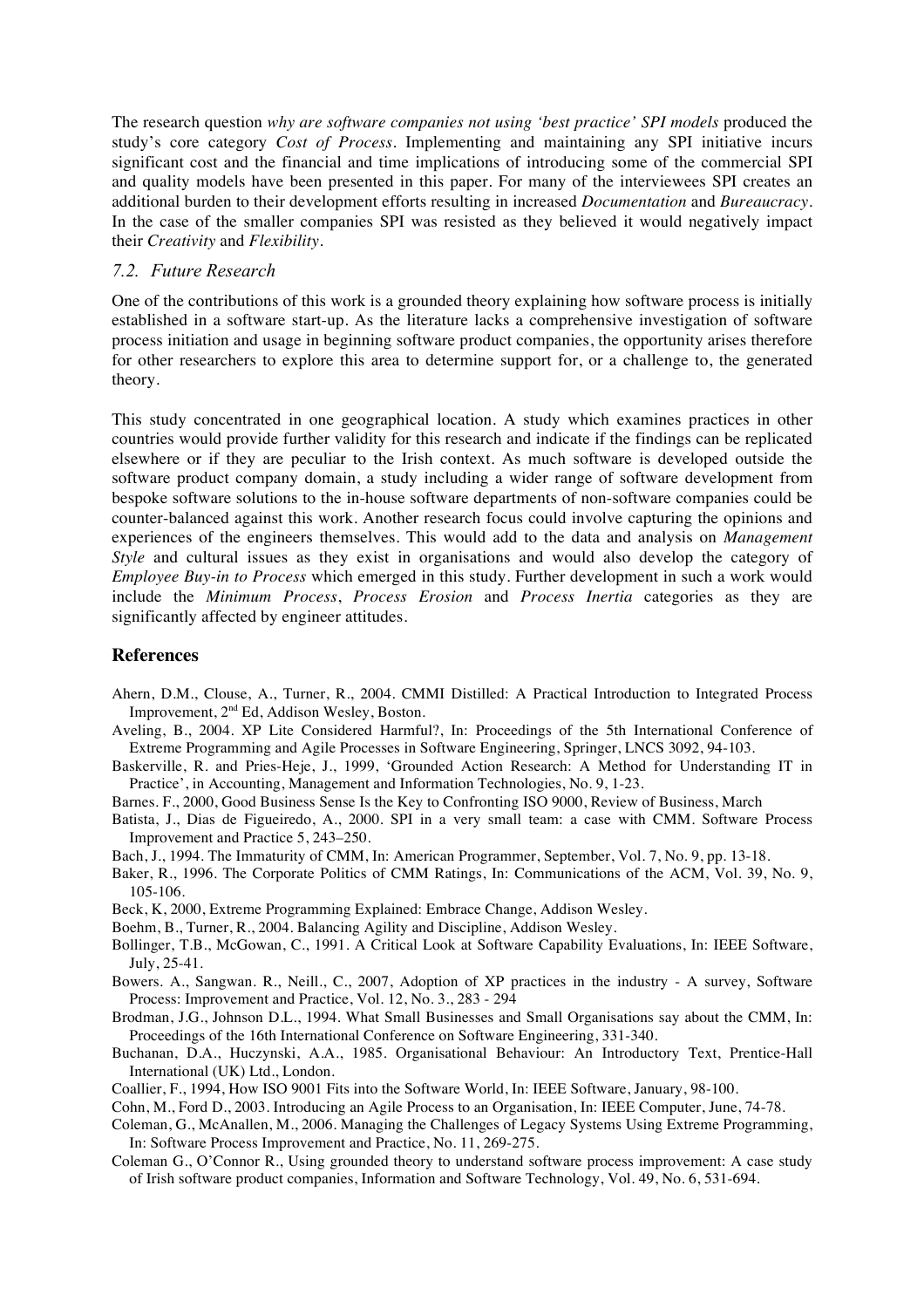Coleman Dangle, K, Larsen, P, Shaw, M., Zelkowitz, M.V., 2005. Software Process Improvement in Small Organisations: A Case Study, In: IEEE Software, November/December, 68-75.

Crone, M., 2002, A Profile of the Irish Software Industry, Northern Ireland Economic Research Centre.

Clifford. S., 2005, So many standards to follow, so little payoff, Inc Magazine, May

- Demirors, E., Demirors, O., Dikenelli, O., Keskin, B., 1998. Process Improvement Towards ISO 9001 Certification in a Small Software Organisation, In: Proceedings of the 20th International Conference on Software Engineering, 435-438.
- Dorling, A., 1993. SPICE: Software Process Improvement and Capability dEtermination, In: Information and Software Technology, Vol. 36, No. 6/7, 404-406.
- El Emam, K., Briand, L., 1997. Costs and Benefits of Software Process Improvement, Technical Report ISERN 97-12, Fraunhofer Institute for Experimental Software Engineering, Germany.<br>
Industry Statistics 1991-2004.<br>
Software Industry Statistics 1991-2004.
- Enterprise Ireland, 2005. Software Industry Statistics 1991-2004, available at http://www.nsd.ie/htm/ssii/stat.htm.
- Fayad, M., Laitinen, M., 1997. Process Assessment Considered Wasteful, In: Communications of the ACM, Vol. 40, No. 11, 125-128.
- Fitzgibbon, C., 1996. ISO 9001 Registration: Lessons Learned by Canadian Software Companies, In: Proceedings of the Fifth International Conference on Management of Technology, Florida, 193-201.
- Glaser, B., Strauss, A., 1967. The Discovery of Grounded Theory: Strategies for Qualitative Research, Aldine.
- Goldenson, D., Gibson, D., 2003. Demonstrating the Impact and Benefits of CMMI: An Update and Preliminary Results, Technical Report CMU/SEI-2003-SR-009, Software Engineering Institute, Pittsburgh, PA.
- Goulding, C., 2002. Grounded Theory: A Practical Guide for Management, Business and Market Researchers, Sage Publications.
- Grenning, J., 2001. Launching Extreme Programming at a Process-Intensive Company, In: IEEE Software, November/December, 27-33.
- Hansen, B. and Kautz, K, 2005, 'Grounded Theory Applied Studying Information Systems Development Methodologies in Practice', in Proceedings of 38th Annual Hawaiian International Conference on Systems Sciences, Big Island, HI.
- Heinz, L., 2004. CMMI for Small Businesses: Initial Results of the Pilot Study, http://www.sei.cmu.edu/newsat-sei/features/2004/3/pdf/feature-1-2004-3.pdf, Software Engineering Institute, Pittsburgh, PA.
- Herbsleb, J., Zubrow, D., Goldenson, D., Hayes, W., Paulk M., 1997. Software Quality and the Capability Maturity Model, In: Communications of the ACM, Vol. 40, No. 6, 30-40.
- Horvat, R.V., Rozman, I., Gyorkos, J., 2000. Managing the Complexity of SPI in Small Companies, In: Software Process Improvement and Practice, Vol. 5, No. 1, 45-54.
- HotOrigin, 2004, Ireland's Software Cluster: Preparing for Consolidation, HotOrigin Ltd., Dublin, Ireland.
- Humphrey, W.S., Snyder, T., Willis, R., 1991, Software Process Improvement at Hughes Aircraft, In: IEEE Software, July, 11-23.
- ISO, 1992, Quality Management and Quality Assurance Standards, Part 3: Guidelines for the Application of ISO 9001 to the Development, Supply and Maintenance of Software, International Organisation for Standardisation, Geneva, Switzerland.
- Lycett, M., Macredie, R.D., Patel, C., Paul, R.J., 2003. Migrating Agile Methods to Standardised Development Practices, In: IEEE Computer, June, 79-85.
- Martin, P.Y., Turner, B.A., 1986, Grounded Theory and Organizational Research, The Journal of Applied Behavioral Science, Vol. 22. No. 2., 141-157.
- McGregor, D, 1985, The Human Side of Enterprise: 25th Anniversary Printing, McGraw-Hill/Irwin.
- Miller, M., Pulgar-Vidal, F., Ferrin, D., 2002. Achieving Higher Levels of CMMI Maturity using Simulation, In: Proceedings of the Winter Simulation Conference, December, San Diego, 1473-1478.
- Murru, O., Deias, R., Mugheddu, G., 2003. Assessing XP at a European Internet Company, In: IEEE Software, May/June, 37-43.
- New Oxford Thesaurus of English, 2001, Oxford University Press.
- Orlikowski, W., 1993, 'CASE Tools as Organizational Change: Investigating Incremental and Radical Changes in Systems Development', in Management Information Systems Quarterly, Vol. 17, No. 3, 309-340.
- Oskarsson, O., Glass, R.L., 1996. An ISO 9000 Approach to Building Quality Software, Prentice Hall, NJ.
- Pitterman, B., 2000. Telcordia Technologies: Journey to High Maturity, In: IEEE Software, July/August, 89-96. Rasmusson, J., 2003. Introducing XP into Greenfield Projects, In: IEEE Software, May/June, 21-28.
- Seaman, C. and Basili, V., 1997, 'An Empirical Study of Communication in Code Inspections', in Proceedings of the 19th International Conference on Software Engineering, May, Boston, MA. 17-23
- Schuler, K., 1995, 'Preparing for ISO 9000 Registration: The Role of the Technical Communicator', in Proceedings of the 13th International Conference on Systems Documentation, Savannah, GA, 148-154.
- Sheldon, L., 1998, Grounded theory: issues for research in nursing, Nursing Standard. Vol. 12, No. 52, 47-50